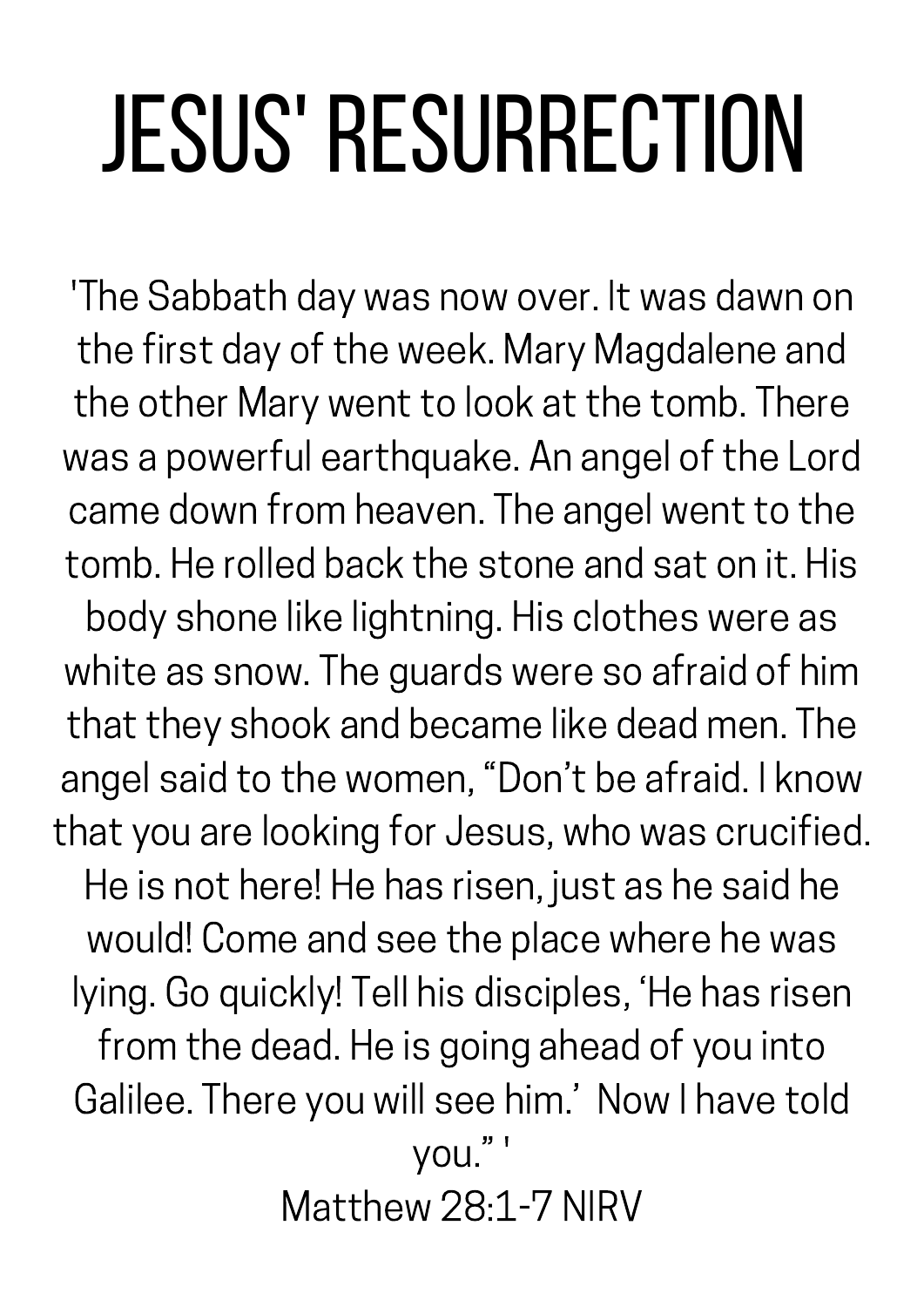'So the women hurried away from the tomb. They were afraid, but they were filled with joy. They ran to tell the disciples. Suddenly Jesus met them. "Greetings!" he said. They came to him, took hold of his feet and worshiped him. Then Jesus said to them, "Don 't be afraid. Go and tell my brothers to go to Galilee. There they will see me." '

Matthew 28:8-10 NIRV

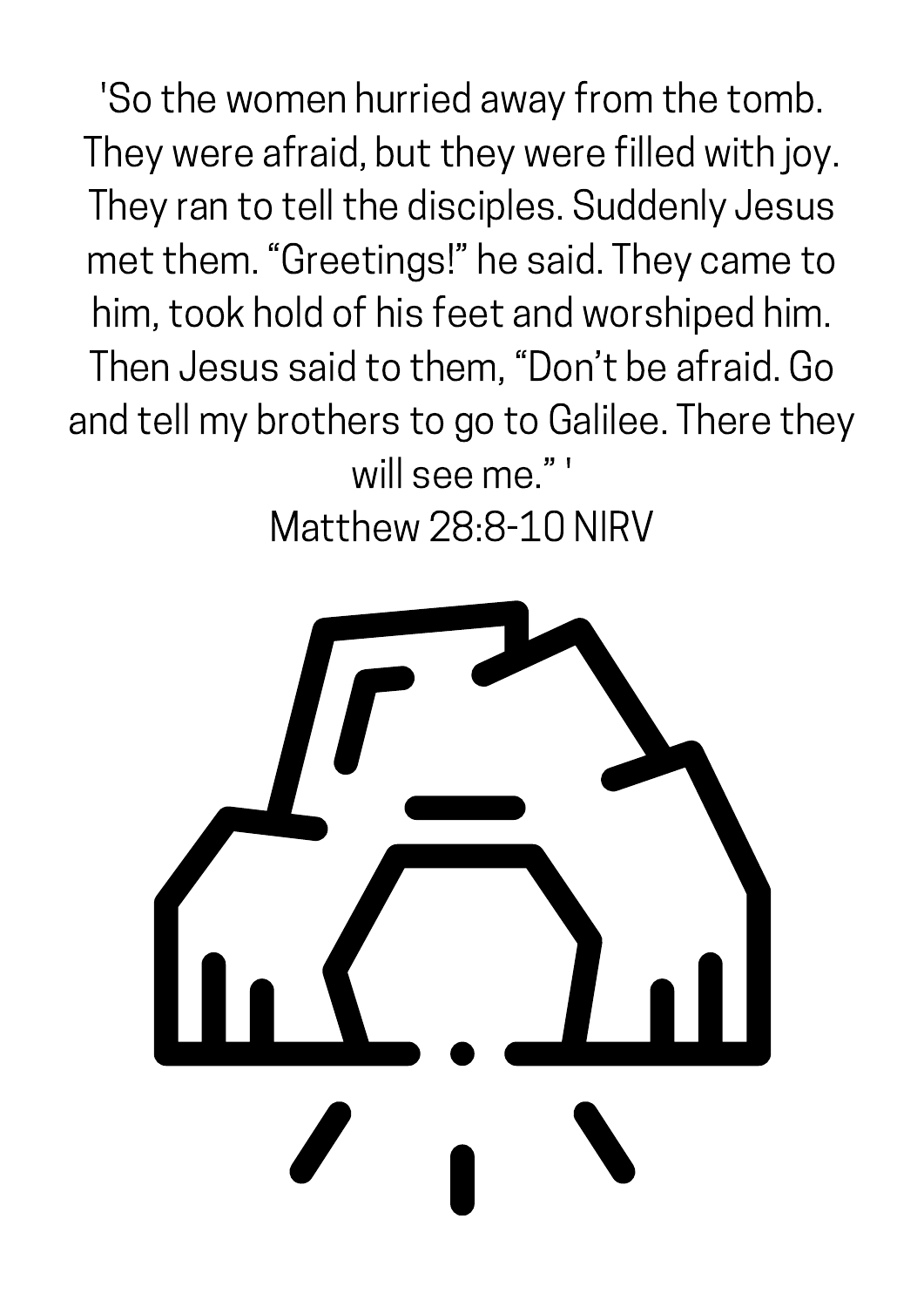Memory verses:

'The angel said to the women, "Don 't be afraid. I know that you ar' looking for Jesus, who was crucified. He is not here! He has risen, just as he said he would! Come and see the place where he was lying." ' Matthew 28:5-6 NIRV